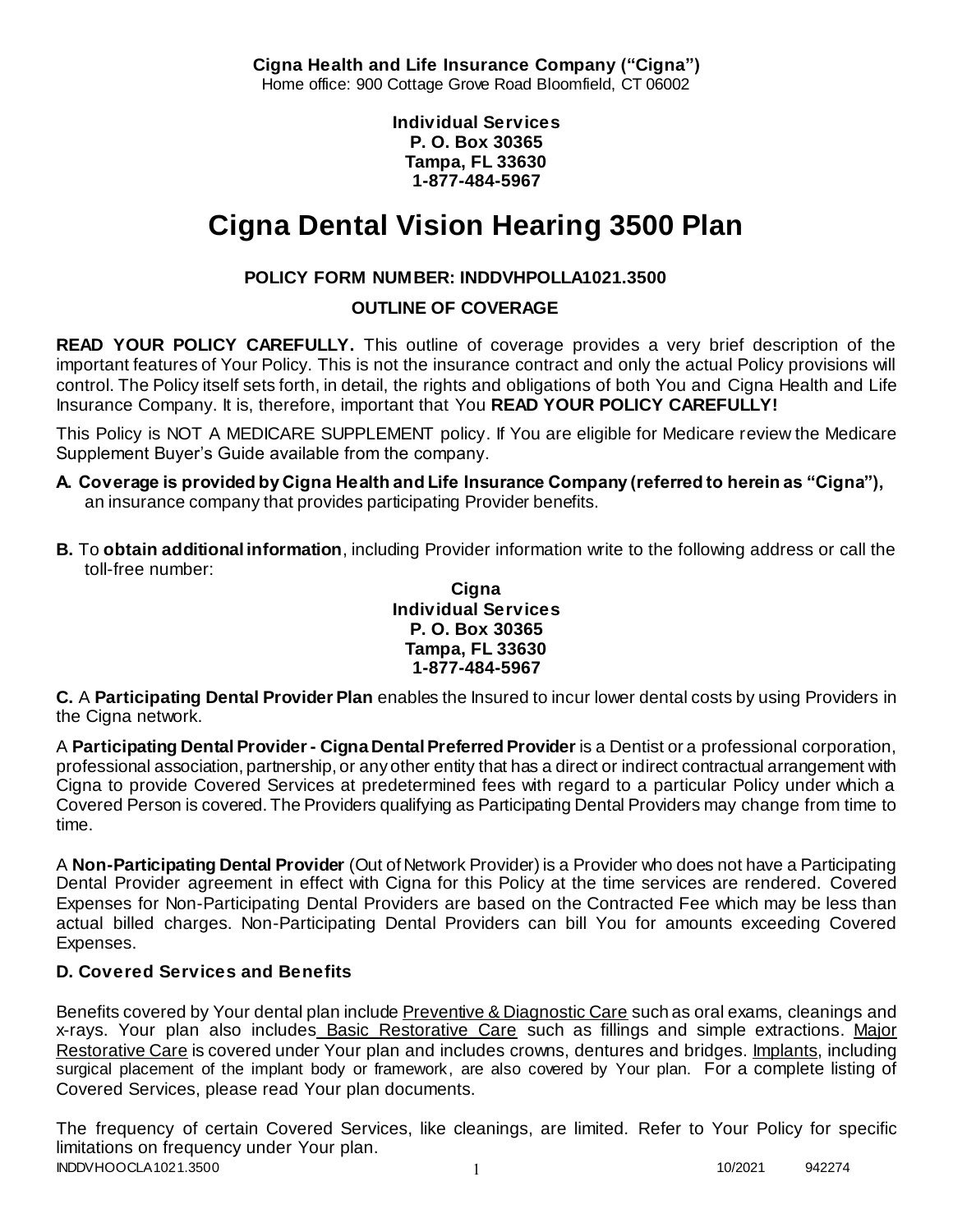### **Benefit Schedule**

The benefits outlined in the table below show the payment percentages for Covered Expenses **AFTER** any applicable Deductibles have been satisfied unless otherwise stated.

# **CIGNA DENTAL, VISION, AND HEARING INSURANCE** *The Schedule*

#### **For You and Your Dependents**

#### **The Schedule – Dental Benefits**

If You select a Participating Dental Provider, Your cost will be less than if You select a Non-Participating Dental Provider.

#### **Emergency Services**

The Benefit Percentage payable for Emergency Services charges made by a Non-Participating Dental Provider is the same Benefit Percentage as for Participating Dental Provider Charges. Dental Emergency services are required immediately to either alleviate pain or to treat the sudden onset of an acute dental condition. These are usually minor procedures performed in response to serious symptoms, which temporarily relieve significant pain, but do not effect a definitive cure, and which, if not rendered, will likely result in a more serious dental or medical complication.

#### **Dental Deductibles**

Dental Deductibles are expenses to be paid by You or Your Dependent. Dental Deductibles are in addition to any Coinsurance. Once the Dental Deductible maximum in The Schedule has been reached You and Your family need not satisfy any further dental deductible for the rest of that year.

#### **Participating Dental Provider Payment**

Participating Dental Provider services are paid based on the Contracted Fee agreed upon by the Provider and Cigna.

#### **Non-Participating Dental Provider Payment**

Non-Participating Dental Provider services are paid based on the Contracted Fee.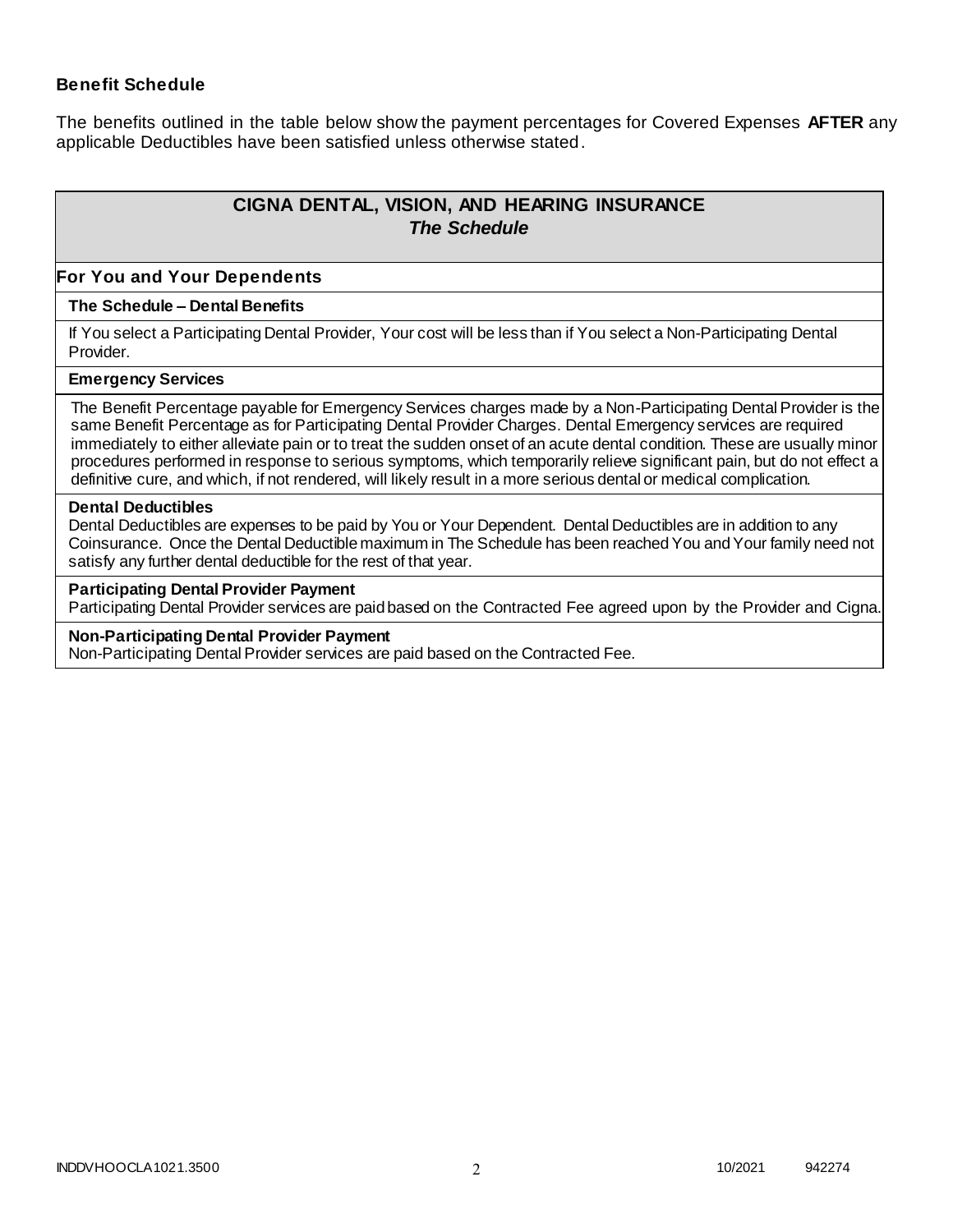| DENTAL BENEFIT HIGHLIGHTS                                                                                                                                                                                                                                                 |                                                  |
|---------------------------------------------------------------------------------------------------------------------------------------------------------------------------------------------------------------------------------------------------------------------------|--------------------------------------------------|
| Classes I, II, III, IX<br><b>Calendar Year Maximum</b>                                                                                                                                                                                                                    | \$2,500 per person                               |
| <b>Class IX Lifetime Maximum</b>                                                                                                                                                                                                                                          | \$2,000 per person                               |
| <b>Calendar Year Dental Deductible</b>                                                                                                                                                                                                                                    |                                                  |
| Individual                                                                                                                                                                                                                                                                | \$100 per person                                 |
|                                                                                                                                                                                                                                                                           | Not Applicable to Class I                        |
| Class I                                                                                                                                                                                                                                                                   | The Percentage of Covered Expenses the Plan Pays |
| Preventive Care<br>Oral Exams<br><b>Routine Cleanings</b><br>Routine X-rays<br>Non-Routine X-rays<br><b>Fluoride Application</b><br><b>Sealants</b><br>Space Maintainers (non-orthodontic)<br>Emergency Care to Relieve Pain                                              | 100%                                             |
| <b>Class II</b>                                                                                                                                                                                                                                                           | The Percentage of Covered Expenses the Plan Pays |
| <b>Basic Restorative</b><br>Fillings<br>Surgical Extraction of Impacted Teeth<br>Oral Surgery, Simple Extractions<br>Relines, Rebases, and Adjustments<br>Repairs - Bridges, Crowns, and Inlays<br>Repairs - Dentures                                                     | 80% after dental deductible                      |
| <b>Class III</b>                                                                                                                                                                                                                                                          | The Percentage of Covered Expenses the Plan Pays |
| <b>Major Restorative</b><br>Crowns / Inlays / Onlays<br>Root Canal Therapy / Endodontics<br><b>Minor Periodontics</b><br><b>Major Periodontics</b><br>Oral Surgery, All Except Simple Extractions<br>Prosthesis Over Implant<br>Anesthetics<br>Dentures<br><b>Bridges</b> | 50% after dental deductible                      |
| <b>Class IX</b>                                                                                                                                                                                                                                                           | The Percentage of Covered Expenses the Plan Pays |
| Implants                                                                                                                                                                                                                                                                  | 50% after plan deductible                        |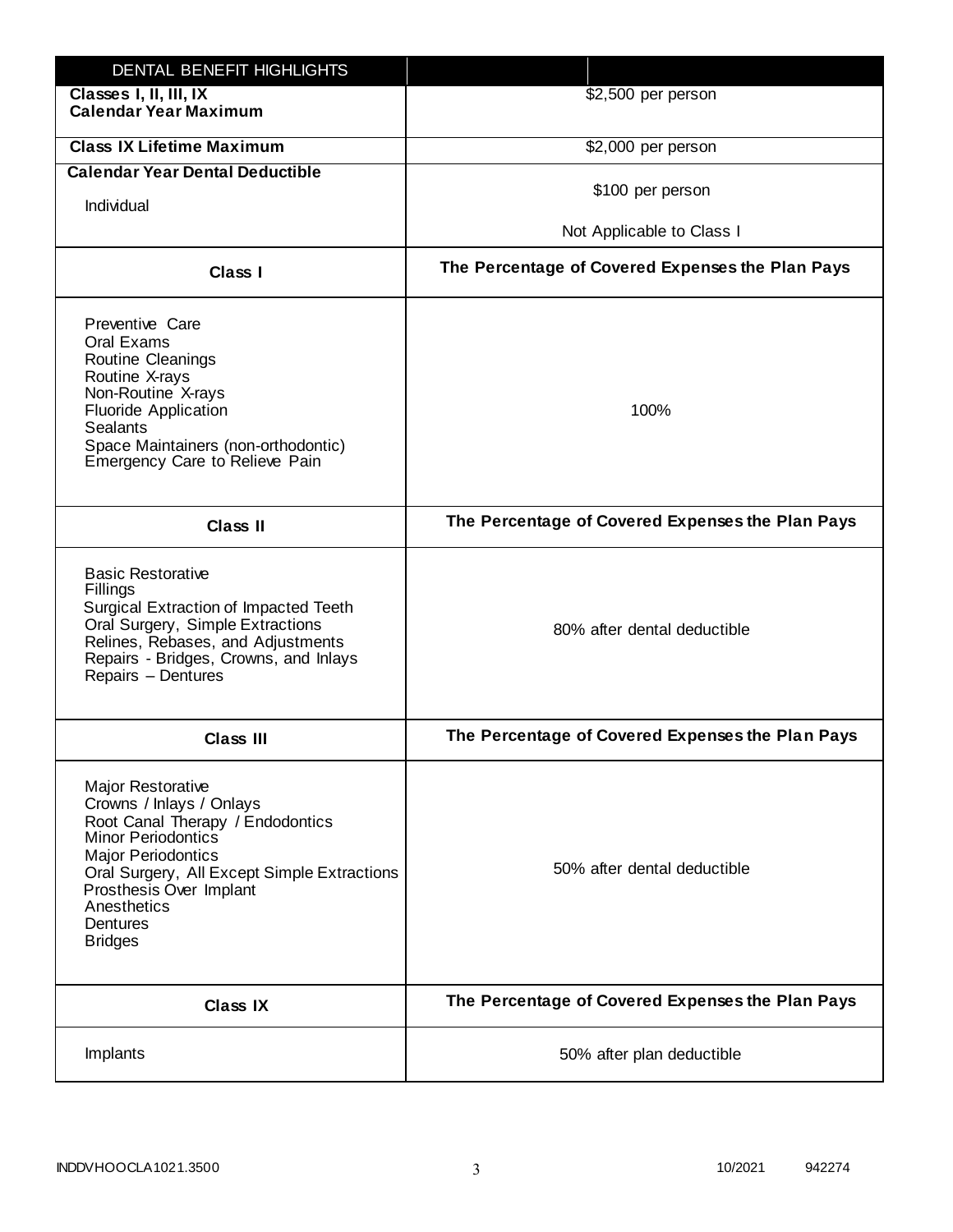| The Schedule - Vision Benefits                                                                  |                                                                                          |
|-------------------------------------------------------------------------------------------------|------------------------------------------------------------------------------------------|
| <b>VISION BENEFIT HIGHLIGHTS</b>                                                                |                                                                                          |
| Eye Examinations, including refraction                                                          | The plan pays 90% of expenses, not to exceed a \$100 calendar<br>year maximum per person |
| Materials (corrective eyeglasses or contact<br>lenses, including fittings and follow-up visits) | \$300 calendar year maximum per person                                                   |

| The Schedule - Hearing Benefits                             |                                        |
|-------------------------------------------------------------|----------------------------------------|
| <b>HEARING BENEFIT HIGHLIGHTS</b>                           |                                        |
| <b>Hearing Examinations</b>                                 | \$50 calendar year maximum per person  |
| Materials (Hearing Aids, including fittings<br>and repairs) | \$700 calendar year maximum per person |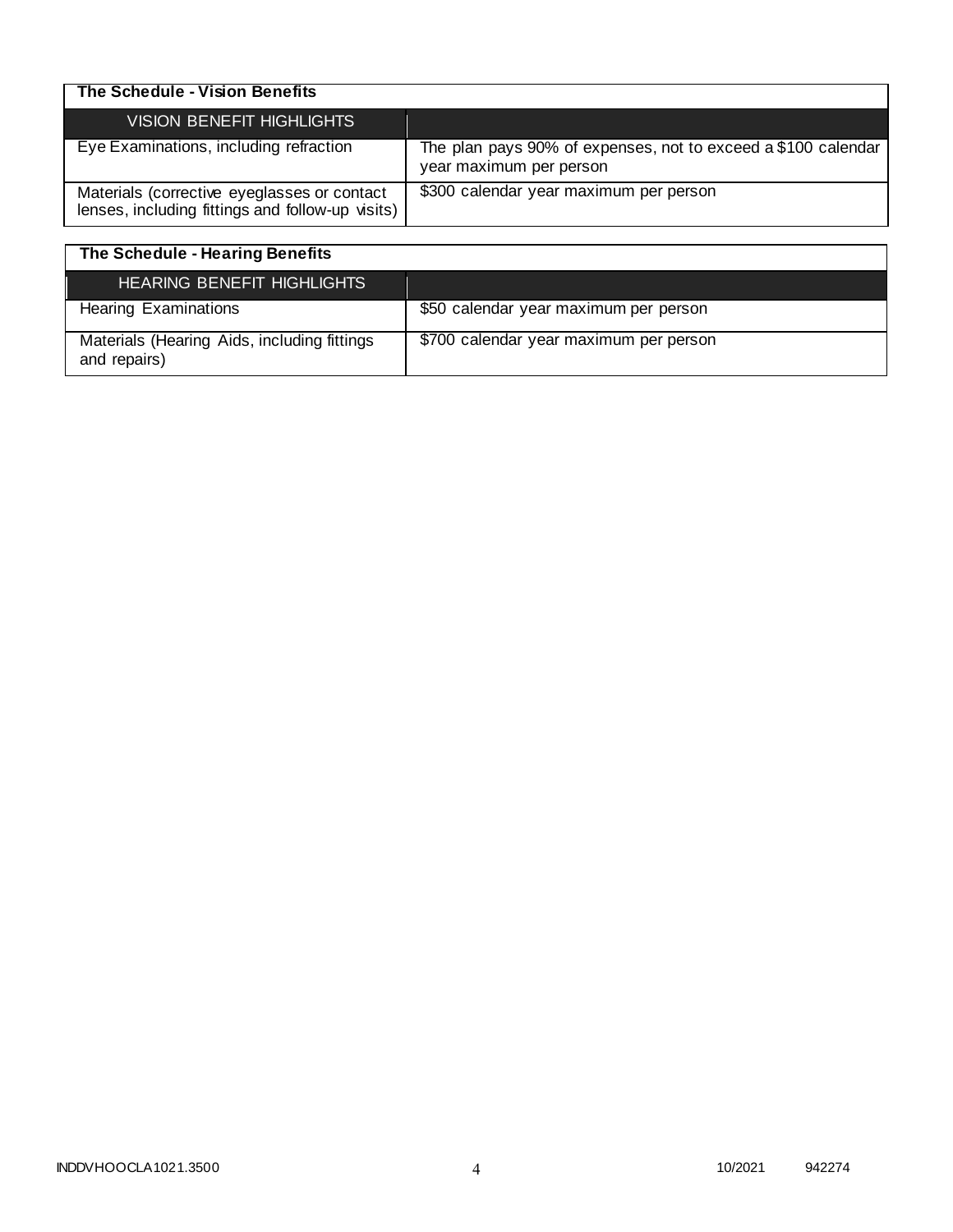# **Waiting Periods**

A Covered Person may access their dental, vision, and hearing benefit insurance once he or she has satisfied the following waiting periods:

- There is no waiting period for Class I or II dental benefits or for vision and hearing benefits.
- After 6 consecutive months of coverage dental benefits will increase to include the list of Class III procedures.
- After 12 consecutive months of coverage dental benefits will increase to include the list of Class IX procedures.

### **Missing Teeth Limitation**

There is no payment for replacement of teeth that are missing when a person first becomes insured. This payment limitation no longer applies after 12 months of continuous coverage.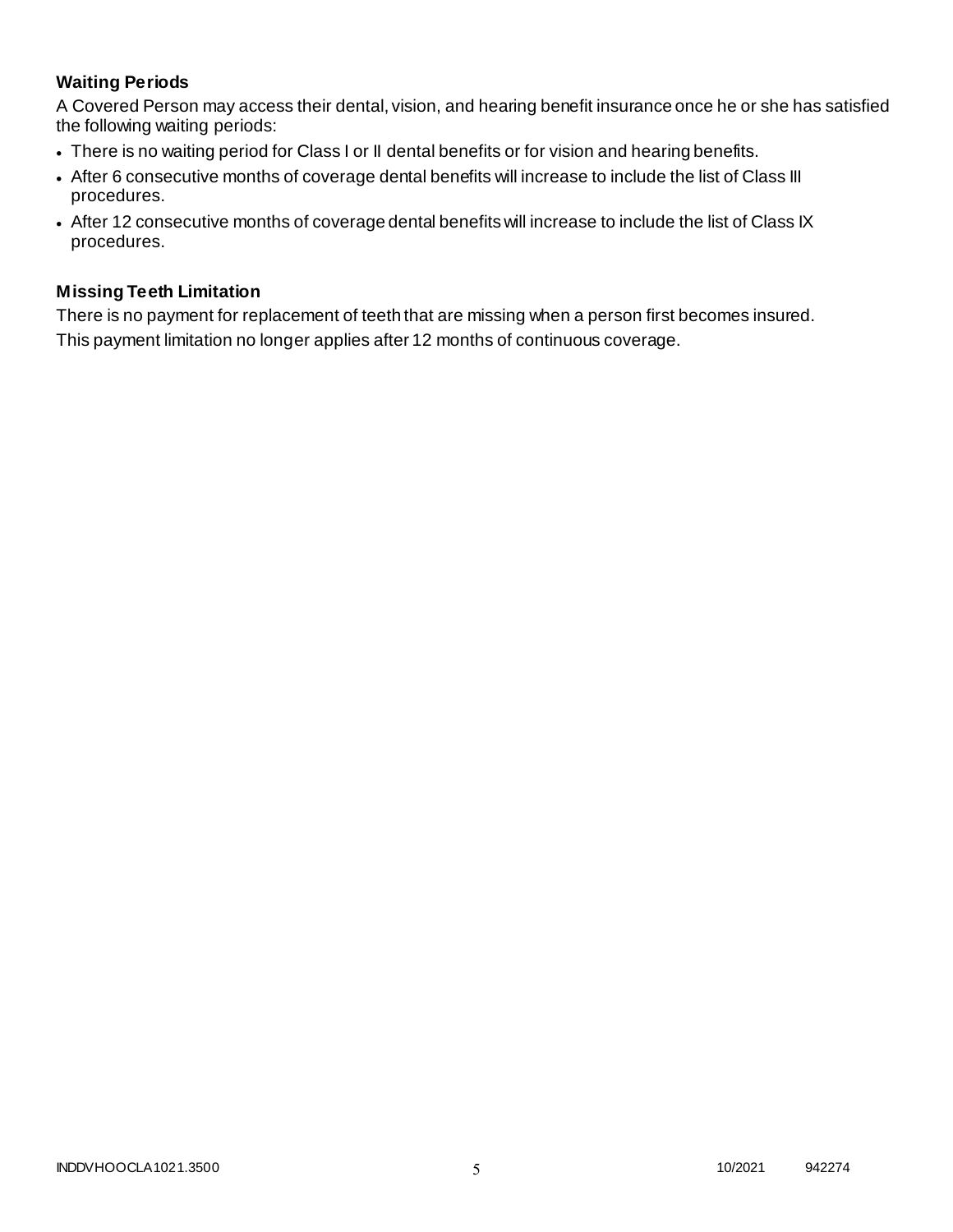## **E. Insured's Financial Responsibility**

The Insured is responsible for paying the monthly or quarterly premium on a timely basis. The Insured is also responsible to pay Providers for charges that are applied to the Deductibles, Coinsurance, and any amounts charged by Non-Participating Dental Providers in excess of the Contracted Fee. In addition, any charges for Medically Necessary and/or Dentally Necessary items that are excluded under the Policy are the responsibility of the Insured.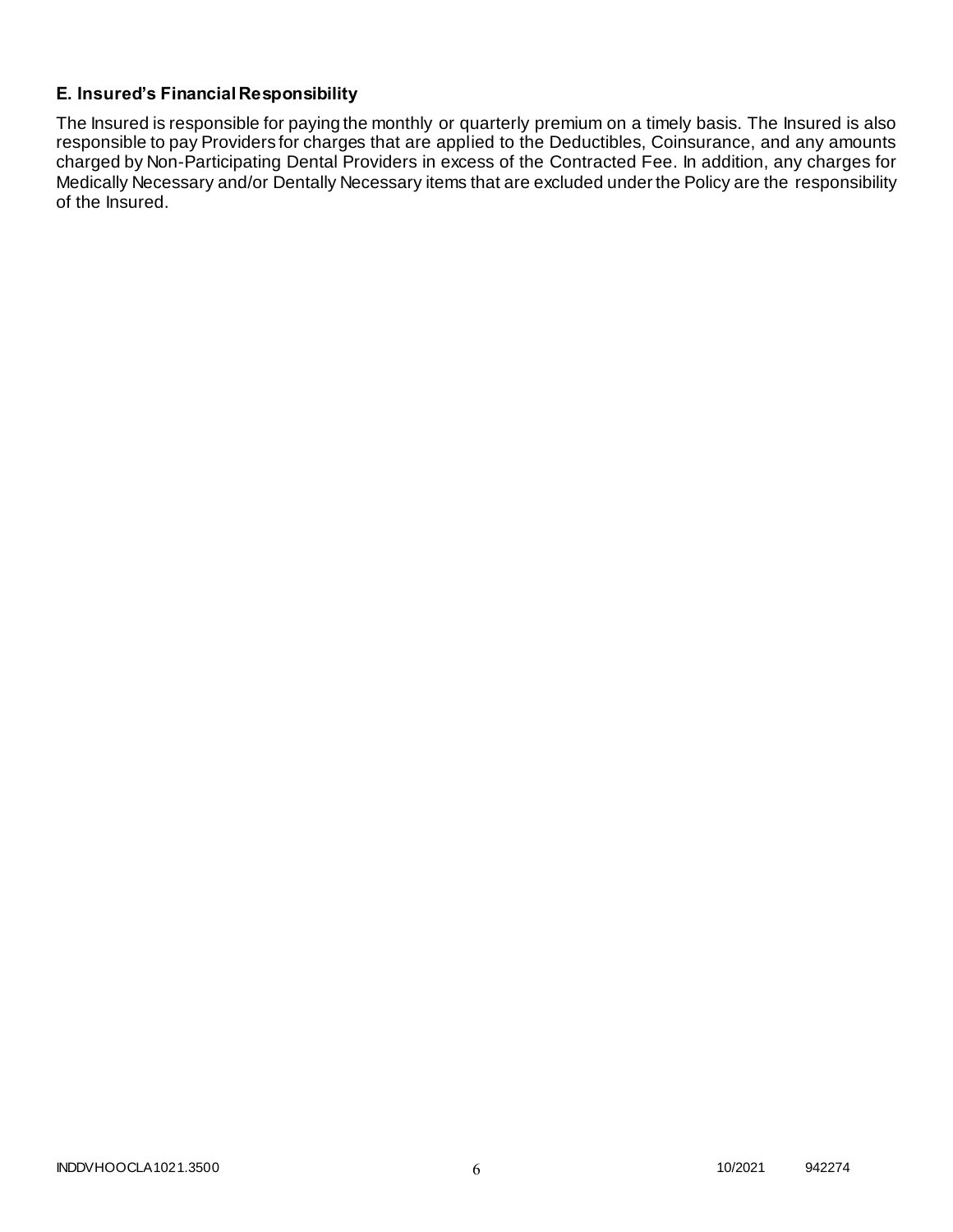# **F. Exclusions And Limitations: What Is Not Covered By This Policy**

# **Expenses Not Covered**

Covered Expenses will not include, and no payment will be made for:

- procedures which are not included in the list of Covered Dental Services, Covered Vision Services, or Covered Hearing Services;
- cone beam imaging;
- instruction for plaque control, oral hygiene and diet;
- core build-ups;
- veneers;
- precious or semi-precious metals for crowns, bridges and abutments;
- restoration of teeth which have been damaged by erosion, attrition or abrasion;
- bite registrations; precision or semi-precision attachments; or splinting;
- orthodontic treatment, except for the treatment of cleft lip and cleft palate;
- general anesthesia or intravenous sedation, when used for the purposes of anxiety control or patient management is not covered; may be considered only when medically or dentally necessary and when in conjunction with covered complex oral surgery;
- athletic mouth guards;
- services performed solely for cosmetic reasons;
- personalization or decoration of any dental device or dental work;
- replacement of an appliance per benefit guidelines;
- services that are medical in nature;
- services and supplies received from a hospital;
- prescription drugs;
- plano lenses;
- VDT (video display terminal)/computer eyeglass benefit;
- medical or surgical treatment of the eyes;
- any type of corrective vision surgery, including LASIK surgery, radial ketatonomy (RK), automated lamellar keratoplasty (ALK), or conductive keratoplasty (CK);
- Orthoptic or vision training and any associated supplemental testing;
- any eye examination, or any corrective eyewear, required by an employer as a condition of employment;
- safety eyewear;
- sub-normal vision aids or non-prescription lenses;
- Magnification or low vision aids not shown as covered in the Schedule of Vision Coverage;
- Assistive Listening Devices (ALDs);
- medical and/or surgical treatment of the internal or external structures of the ear, including but not limited to Cochlear implants;
- Hearing Aids not prescribed by a Licensed Hearing Care Professional;
- ear protective devices or plugs;
- Hearing Aids maintenance/service contracts, ear molds and other miscellaneous repairs;
- Hearing Aids purchased online or over the counter (OTC); or
- Disposable Hearing Aids.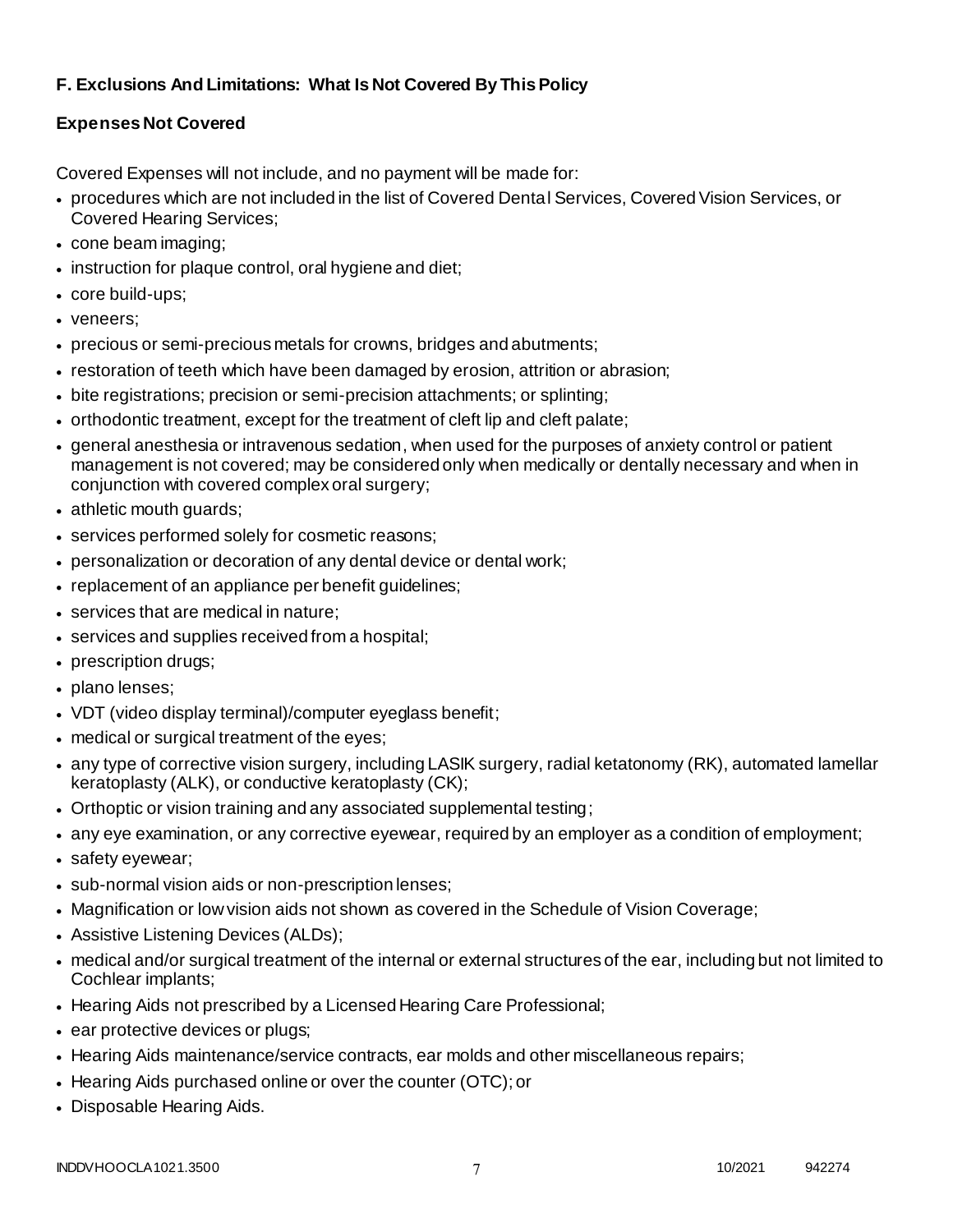### **General Limitations**

No payment will be made for expenses incurred for You or any one of Your Dependents:

- For services not specifically listed as Covered Services in this Policy;
- For services or supplies that are not Medically Necessary;
- For services received before the Effective Date of coverage;
- For services received after coverage under this Policy ends;
- For services for which You have no legal obligation to pay or for which no charge would be made if You did not have insurance coverage;
- For Professional services or supplies received or purchased directly or on Your behalf by anyone, including a Provider, from any of the following:
	- Yourself or Your employer;
	- a person who lives in the Covered Person's home, or that person's employer;
	- a person who is related to the Covered Person by blood, marriage or adoption, or that person's employer.
- for or in connection with an Injury arising out of, or in the course of, any employment for wage or profit;
- for or in connection with a Sickness which is covered under any workers' compensation or similar law;
- for charges made by a Hospital owned or operated by or which provides care or performs services for, the United States Government, if such charges are directly related to a condition which occurred while serving in the military or an associated auxiliary unit;
- services or supplies received due to an act of war, declared or undeclared while serving in the military or an associated auxiliary unit;
- to the extent that payment is unlawful where the person resides when the expenses are incurred;
- for charges which the person is not legally required to pay;
- for charges which would not have been made if the person had no insurance;
- to the extent that billed charges exceed the rate of reimbursement as described in the Schedule;
- for charges for unnecessary care, treatment or surgery;
- to the extent that You or any of Your Dependents is in any way paid or entitled to payment for those expenses by or through a public program, other than Medicaid;
- for or in connection with experimental procedures or treatment methods not approved by the American Dental Association or the appropriate dental specialty society;
- Procedures that are a covered expense under any other plan which provides dental, vision, or hearing benefits;
- To the extent that benefits are paid or payable for those expenses under the mandatory part of any auto insurance policy written to comply with a "no-fault" insurance law or an uninsured motorist insurance law. Cigna will take into account any adjustment option chosen under such part by You or any one of Your Dependents.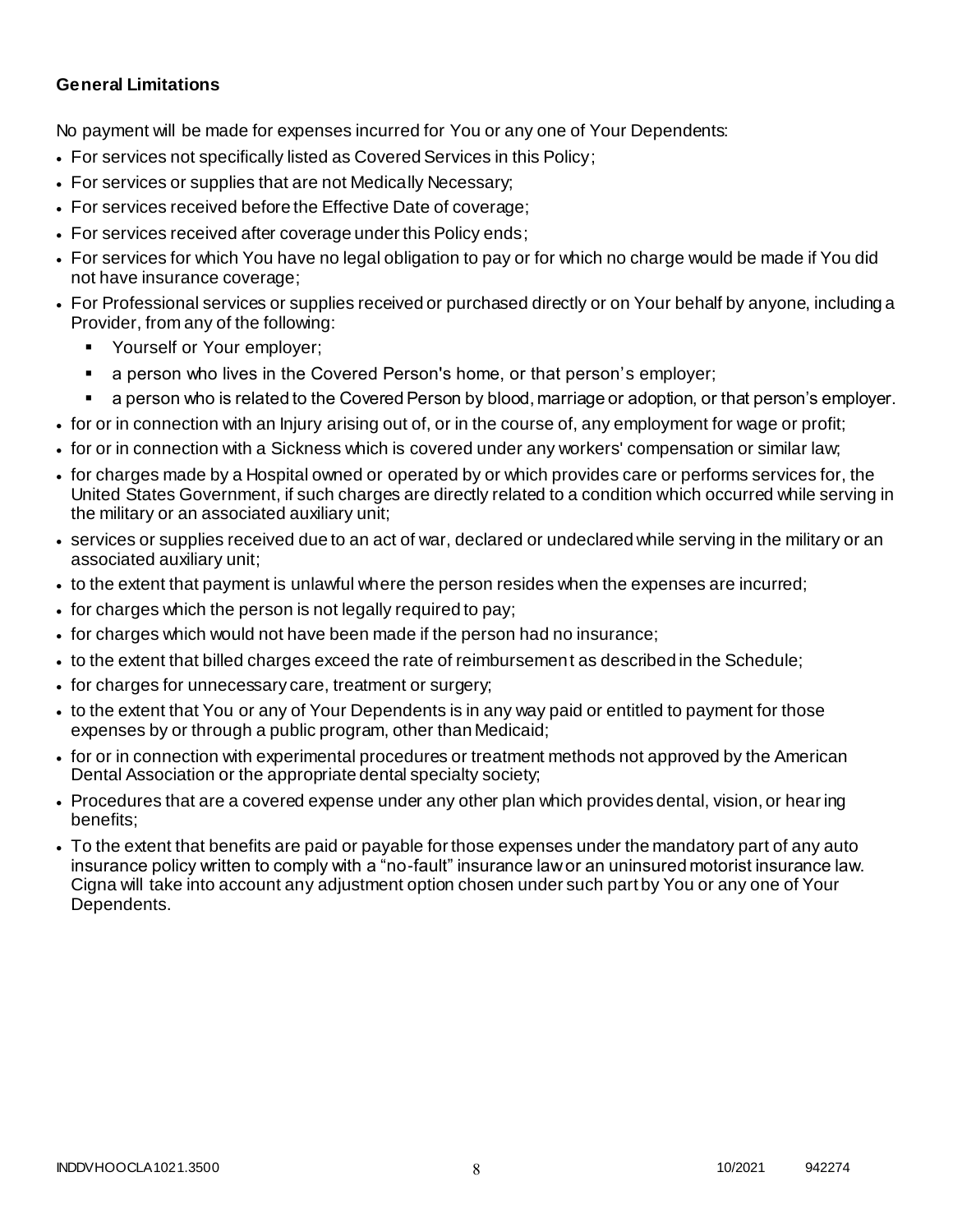### **G. Predetermination of Dental Benefits Program**

Predetermination of Benefits is a voluntary review of a Dentist's proposed treatment plan and expected charges. It is not preauthorization of service and is not required.

The treatment plan should include supporting pre-operative x-rays and other diagnostic materials as requested by Cigna's dental consultant. If there is a change in the treatment plan, a revised plan should be submitted.

Cigna will determine covered dental expenses for the proposed treatment plan. If there is no Predetermination of Benefits, Cigna will determine covered dental expenses when it receives a claim.

Review of proposed treatment is advised whenever extensive dental work is recommended when charges exceed **\$500**.

Predetermination of Benefits is not a guarantee of a set payment. Payment is based on the services that are actually delivered and the coverage in force at the time services are completed.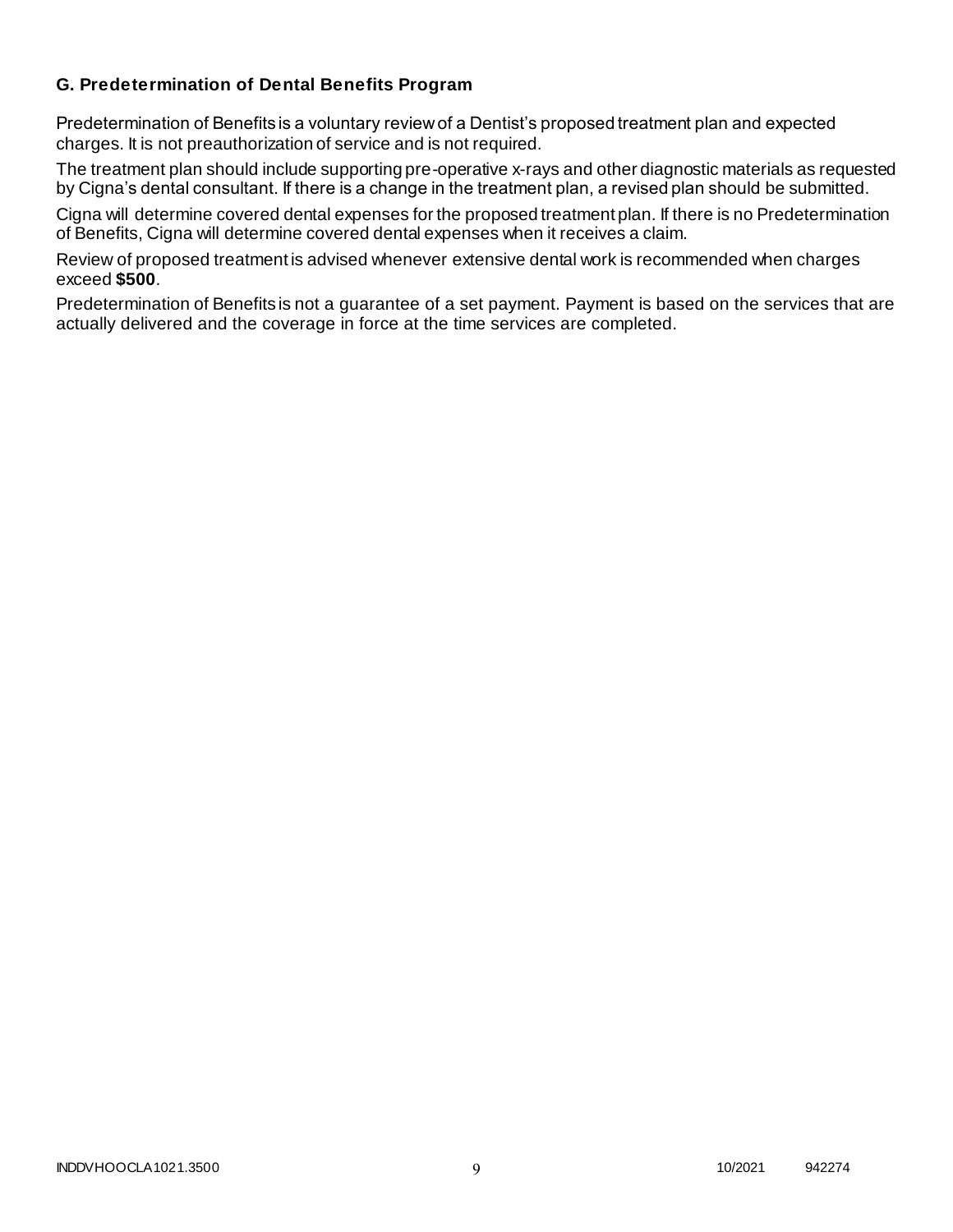### **H. General Provisions**

## **WHEN YOU HAVE A COMPLAINT OR AN APPEAL**

For the purposes of this section, any reference to "You," "Your" or "Yourself" also refers to a representative or Provider designated by You to act on Your behalf, unless otherwise noted.

We want You to be completely satisfied with the care You receive. That is why We have established a process for addressing Your concerns and solving Your problems.

#### **Start with Member Services**

We are here to listen and help. If You have a concern regarding a person, a service, the quality of care, or contractual benefits, You can call Our toll-free number and explain Your concern to one of Our Customer Service representatives. You can also express that concern in writing. Please call or write to Us at the following:

Customer Services Toll-Free Number or address on mycigna.com, explanation of benefits or claim form

We will do Our best to resolve the matter on Your initial contact. If We need more time to review or investigate Your concern, We will get back to You as soon as possible, but in any case within 30 days. If You are not satisfied with the results of a coverage decision, You can start the appeals procedure.

#### **Appeals Procedure**

Cigna has a two step appeals procedure for coverage decisions. To initiate an appeal, You must submit a request for an appeal in writing within 365 days of receipt of a denial notice. You should state the reason why You feel Your appeal should be approved and include any information supporting Your appeal. If You are unable or choose not to write, You may ask to register Your appeal by telephone. Call or write to Us at the toll-free number or address on Your Benefit Identification card, explanation of benefits or claim form.

#### **Level One Appeal**

Your appeal will be reviewed and the decision made by someone not involved in the initial decision, is not an employee of Cigna, and holds a nonrestricted license issued in the United States in the same or an appropriate specialty that typically manages the condition, procedure, or treatment under review. Appeals involving Medical Necessity or clinical appropriateness will be considered by a health care professional.

For level one appeals, We will respond in writing with a decision within 30 calendar days after We receive an appeal for a postservice coverage determination. If more time or information is needed to make the determination, We will notify You in writing to request an extension of up to 15 calendar days and to specify any additional information needed to complete the review.

If You are not satisfied with Our level-one appeal decision, You may request a level-two appeal.

#### **Level Two Appeal**

If You are dissatisfied with Our level one appeal decision, You may request a second review. To start a level two appeal, follow the same process required for a level one appeal.

Most requests for a second review will be conducted by the Appeals Committee, which consists of at least three people. Anyone involved in the prior decision may not vote on the Committee. For appeals involving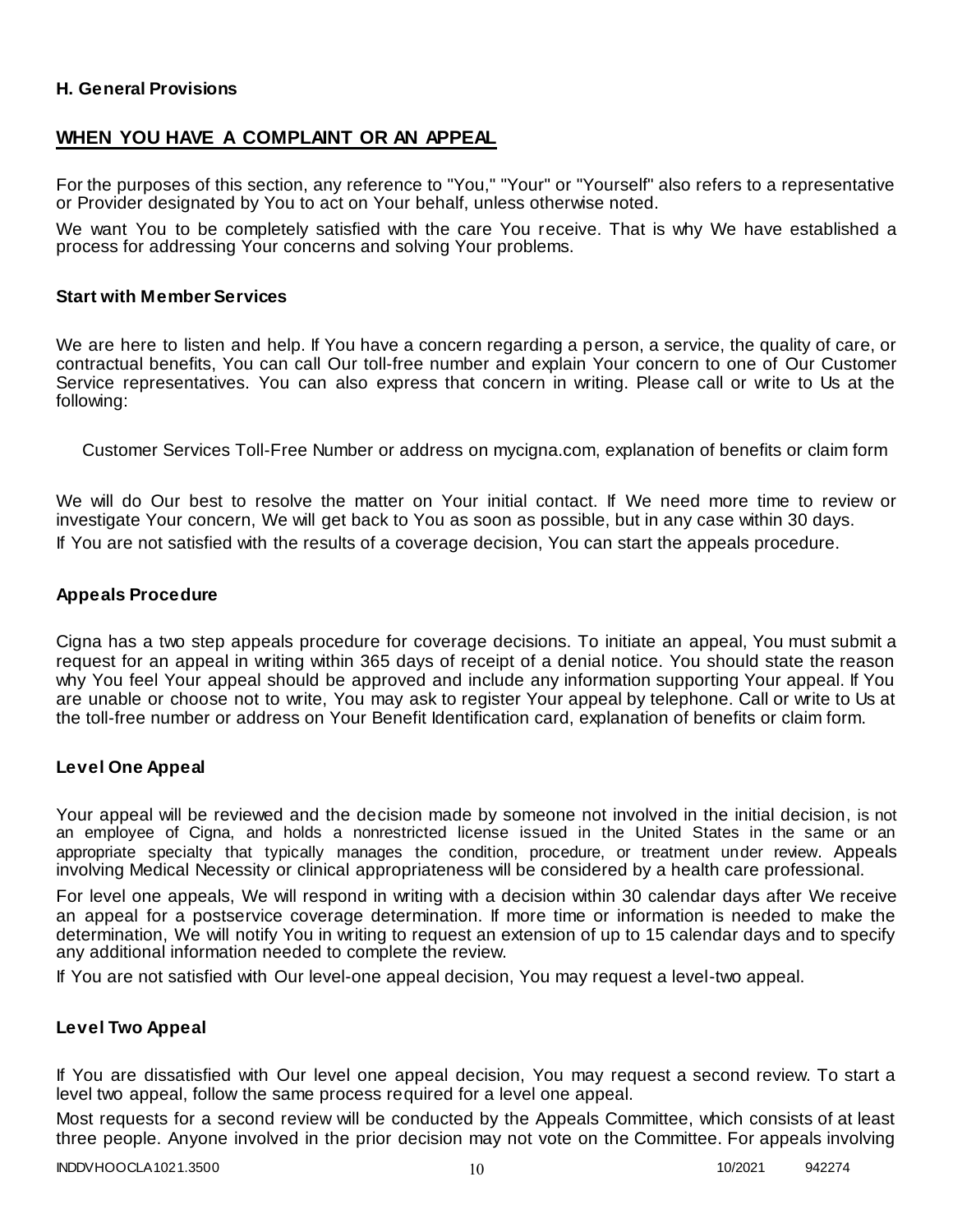Medical Necessity or clinical appropriateness, the Committee will consult with at least one Dentist reviewer in the same or similar specialty as the care under consideration. You may present Your situation to the Committee in person or by conference call.

For level two appeals We will acknowledge in writing that We have received Your request and schedule a Committee review. For postservice claims, the Committee review will be completed within 30 calendar days. If more time or information is needed to make the determination, We will notify You in writing to request an extension of up to 15 calendar days and to specify any additional information needed by the Committee to complete the review. You will be notified in writing of the Committee's decision within five working days after the Committee meeting, and within the Committee review time frames above if the Committee does not approve the requested coverage.

### **Notice of Benefit Determination on Appeal**

Every notice of an appeal decision will be provided in writing or electronically and, if an adverse determination, will include:

- (1) the specific reason or reasons for the denial decision;
- (2) reference to the specific Policy provisions on which the decision is based;
- (3) a statement that the claimant is entitled to receive, upon request and free of charge, reasonable access to and copies of all documents, records, and other Relevant Information as defined;
- (4) upon request and free of charge, a copy of any internal rule, guideline, protocol or other similar criterion that was relied upon in making the adverse determination regarding Your appeal, and an explanation of the scientific or clinical judgment for a determination that is based on a medical necessity, experimental treatment or other similar exclusion or limit.

#### **Relevant Information**

Relevant Information is any document, record, or other information which was relied upon in making the benefit determination; was submitted, considered, or generated in the course of making the benefit determination, without regard to whether such document, record, or other information was relied upon in making the benefit determination; demonstrates compliance with the administrative processes and safeguards required by federal law in making the benefit determination; or constitutes a statement of policy or guidance with respect to the plan concerning the denied treatment option or benefit or the claimant's diagnosis, without regard to whether such advice or statement was relied upon in making the benefit determination.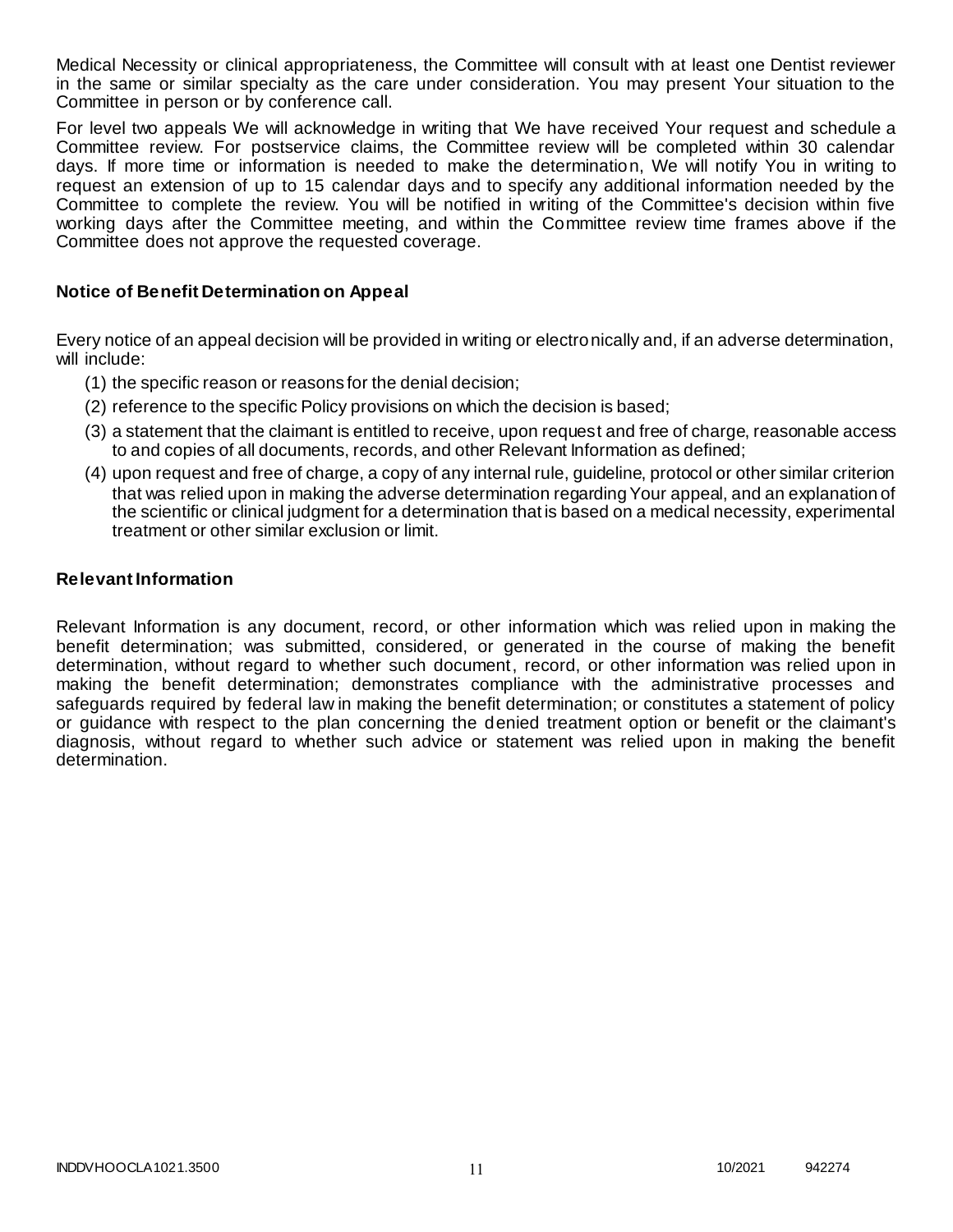# **I. Participating Dental Providers**

Cigna will provide a current list of Dentists currently participating with Cigna and their locations to each Covered Person upon request.

To verify if a Dentist is currently participating with Cigna and is accepting new Cigna Insureds, the Covered Person should visit Our website at mycigna.com.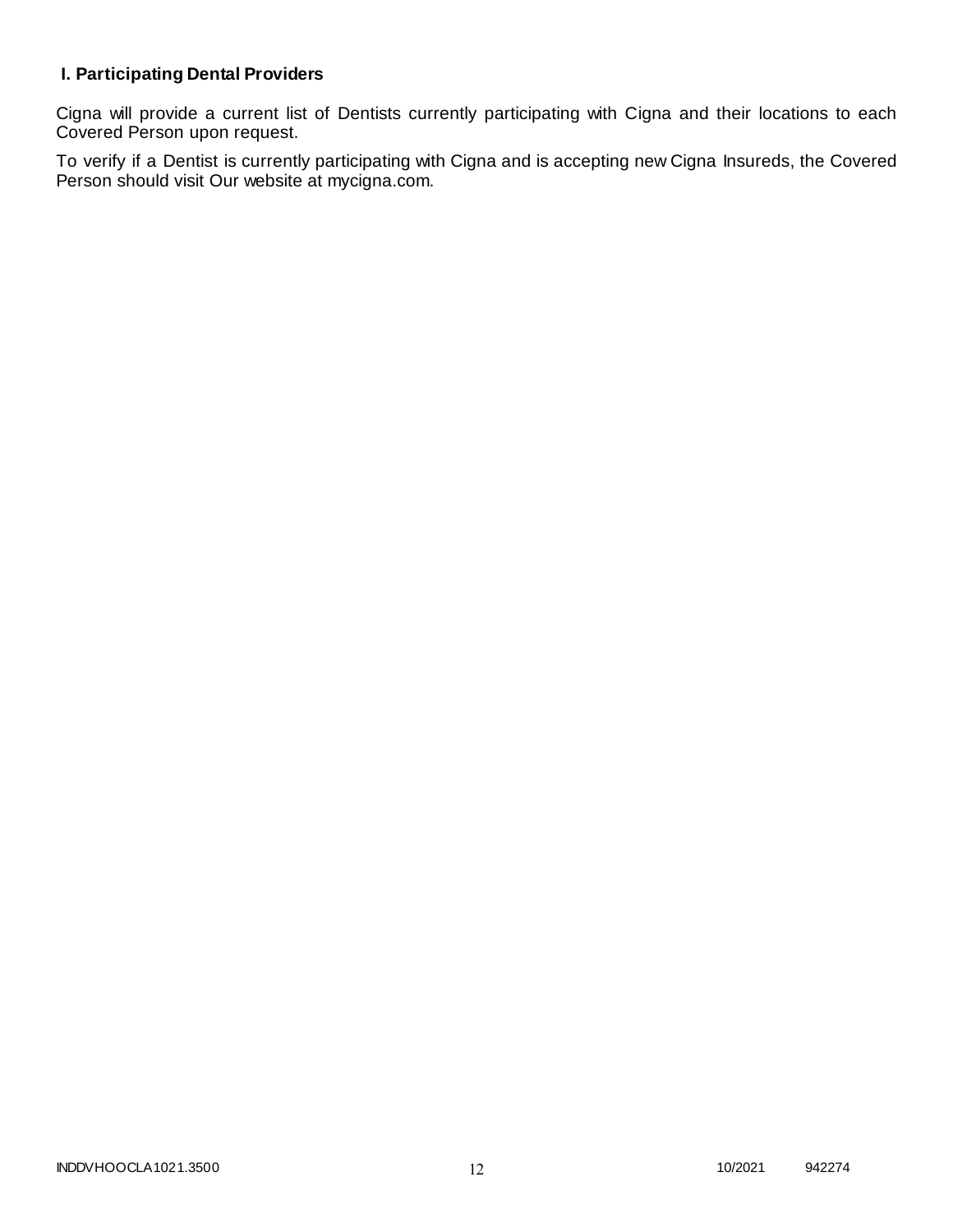### **J. Renewability, Eligibility, and Continuation**

1. The Policy will renew except for the specific events stated in the Policy. Cigna may change the premiums of the Policy with 60 days written notice to the Insured. However, Cigna will not refuse to renew or change the premium schedule for the Policy on an individual basis, but only for all Insureds in the same class and covered under the same Policy as You.

2. The individual plan is designed for residents of Louisiana who are not enrolled under or covered by any other group or individual health coverage. You must notify Cigna of all changes that may affect any Covered Person's eligibility under the Policy.

3. You or Your Dependent(s) will become ineligible for coverage:

- When premiums are not paid according to the due dates and grace periods described in the premium section.
- With respect to Your Spouse, Domestic Partner, or partner to a Civil Union: when the Spouse is no longer married to the Insured or when the union is dissolved.
- With respect to You and Your Family Member(s): when You no longer meet the requirements listed in the Conditions of Eligibility section.
- The date the Policy terminates.
- When the Insured no longer lives in the Service Area.

4. If a Covered Person's eligibility under this Plan would terminate due to the Insured's death, divorce or if other Dependents would become ineligible due to age or no longer qualify as dependents for coverage under this Plan; except for the Insured's failure to pay premium, the Covered Person's insurance will be continued if the Covered Person exercising the continuation right notifies Cigna and pays the appropriate monthly premium within 60 days following the date this Policy would otherwise terminate. Any waiting periods in the new Plan will be considered as being met to the extent coverage was in force under this Plan.